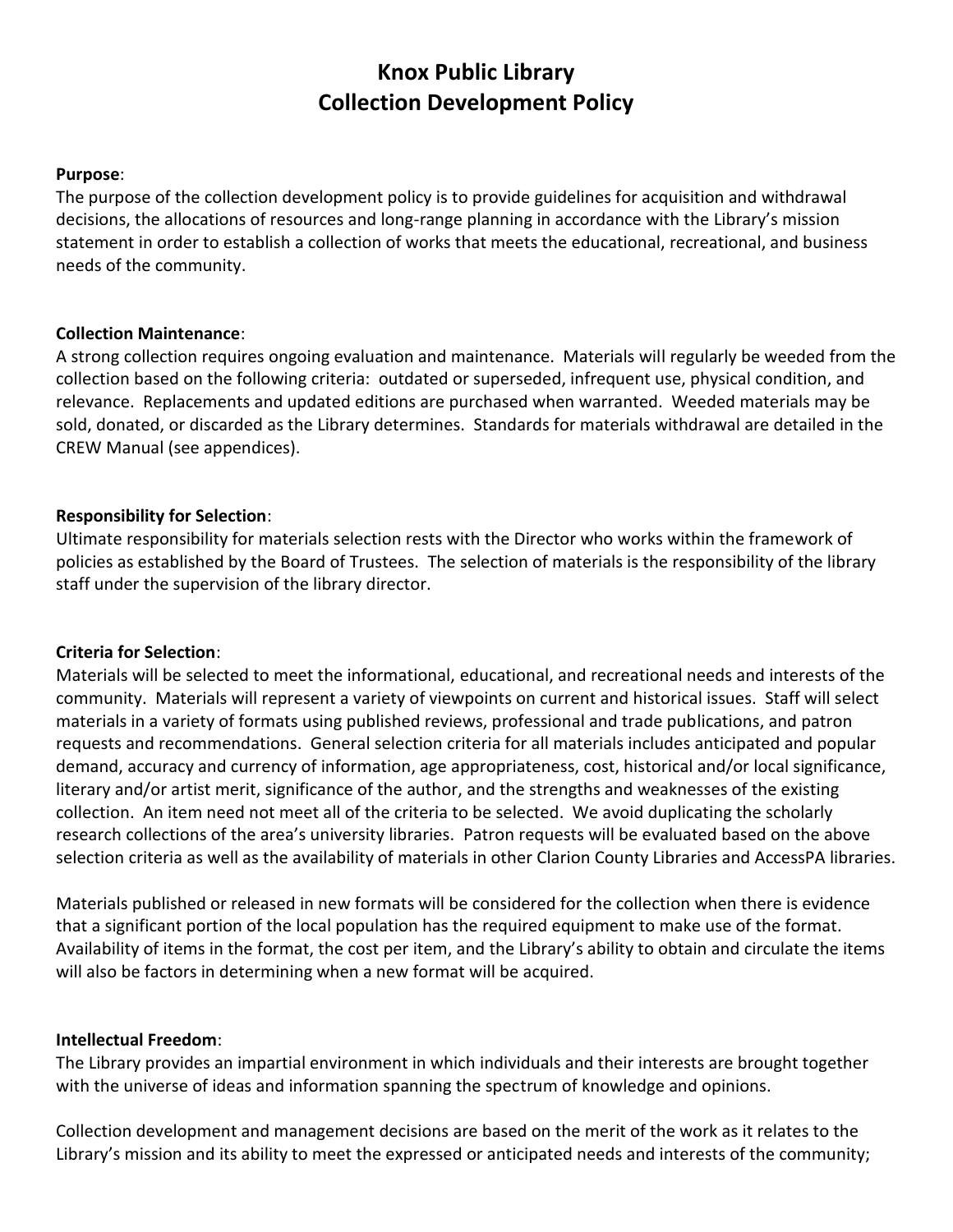decisions are not made on the basis of any anticipated approval or disapproval of the material. The inclusion of an item in the library collection in no way represents an endorsement of its contents. Library materials are not marked or identified to show approval or disapproval of the contents, nor are materials sequestered except for the purpose of protecting them from damage or theft.

The Library recognizes that many materials may be controversial and that any given item may offend some. Only individuals can determine what is most appropriate for their needs and can define what material or information is consistent with their personal or family values. Individuals can apply those values to the use of library materials only for themselves. Parents and legal guardians have the responsibility for their children's use of library materials.

## **Diversity**:

Recognizing that our community incorporates individuals of all ages, representing a multitude of racial and ethnic backgrounds, economic and educational levels, and physical and mental abilities, we build a collection that mirrors and supports this diversity. The collection includes materials and resources that reflect a variety of political, economic, religious, social, minority, and sexual issues and supports intellectual freedom by providing free access to all expressions of ideas through which any and all sides of a question, cause, or movement may be explored.

## **Access & Resource Sharing**:

All materials are available for use by all patrons. Access to materials is ensured by the way materials are organized, managed, and displayed. The Library uses standards-based cataloging and classification systems. The collection is accessed through the Library's catalog, the Library's website, and patron/staff interaction.

Materials have use limitations to ensure equitable and efficient access (refer to Library Card and Borrowing Policy). Access to some materials may be limited by their rarity, value, uniqueness, fragile physical condition, or a combination of these factors. In-house and remote access to digital and electronic resources is provided within technical, budgetary, and licensing constraints.

The Library participates in InterLibrary Loan (refer to InterLibrary Loan Policy) networks to make materials not in the collection available for patrons.

#### **Preservation**:

The Library uses a variety of means to preserve collections of long-standing value. Preservation methods include the following: preservation photocopying, encapsulation, digitization, replacement of content through the purchase of another edition, rebinding, repair, and use restrictions.

#### **Copyright**:

The Library recognizes and respects intellectual property rights and conforms to legislative mandates regarding copyright protections.

# **Gifts/Donations**:

The Library welcomes gifts of funds and materials to enrich the collection. New or used donated materials are subject to the same criteria as purchased materials. Gifts of materials are accepted with the understanding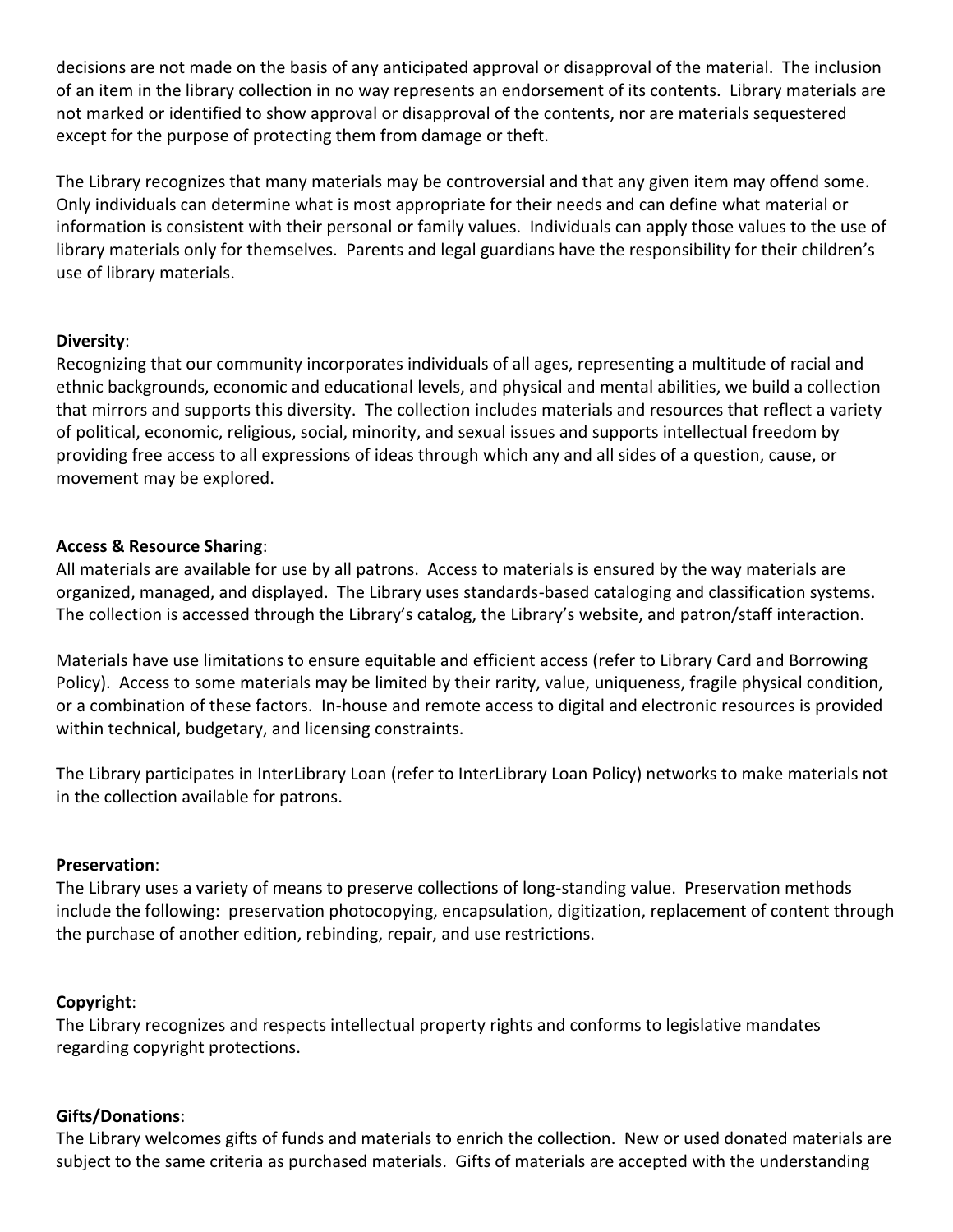that they may be utilized or disposed of at the Library's discretion. Monetary gifts will be applied to the selection of materials by the Director in consultation with library staff and the donor as appropriate. The Library reserves the right to determine the use and disposition of all gifts unconditionally.

#### **Reconsideration of Material**:

Anyone who wishes the Library to reconsider the acquisition or removal of an item must fill out a "Request for Reconsideration of Material" form (see appendices). These forms are available at the Circulation Desk. The request is reviewed by the Director. A written response will be sent to the complainant. If the complainant is not satisfied with the decision, he or she may then appeal in writing to the Board of Trustees. The Board will review the material and issue a response. The decision of the Board is final. Above all, the Board of Trustees has as its concern the fairness of such a hearing so as to protect the rights of all who are involved.

**Appendices**:

Library Bill of Rights https://www.ala.org/advocacy/intfreedom/librarybill

Freedom to Read Statement https://www.ala.org/advocacy/intfreedom/freedomreadstatement

The First Amendment https://www.ala.org/advocacy/intfreedom/censorship#FirstAmendment

CREW Manual

https://www.tsl.texas.gov/ld/pubs/crew/index.html

Request for Reconsideration of Materials form (see below)

Approved: 02/2022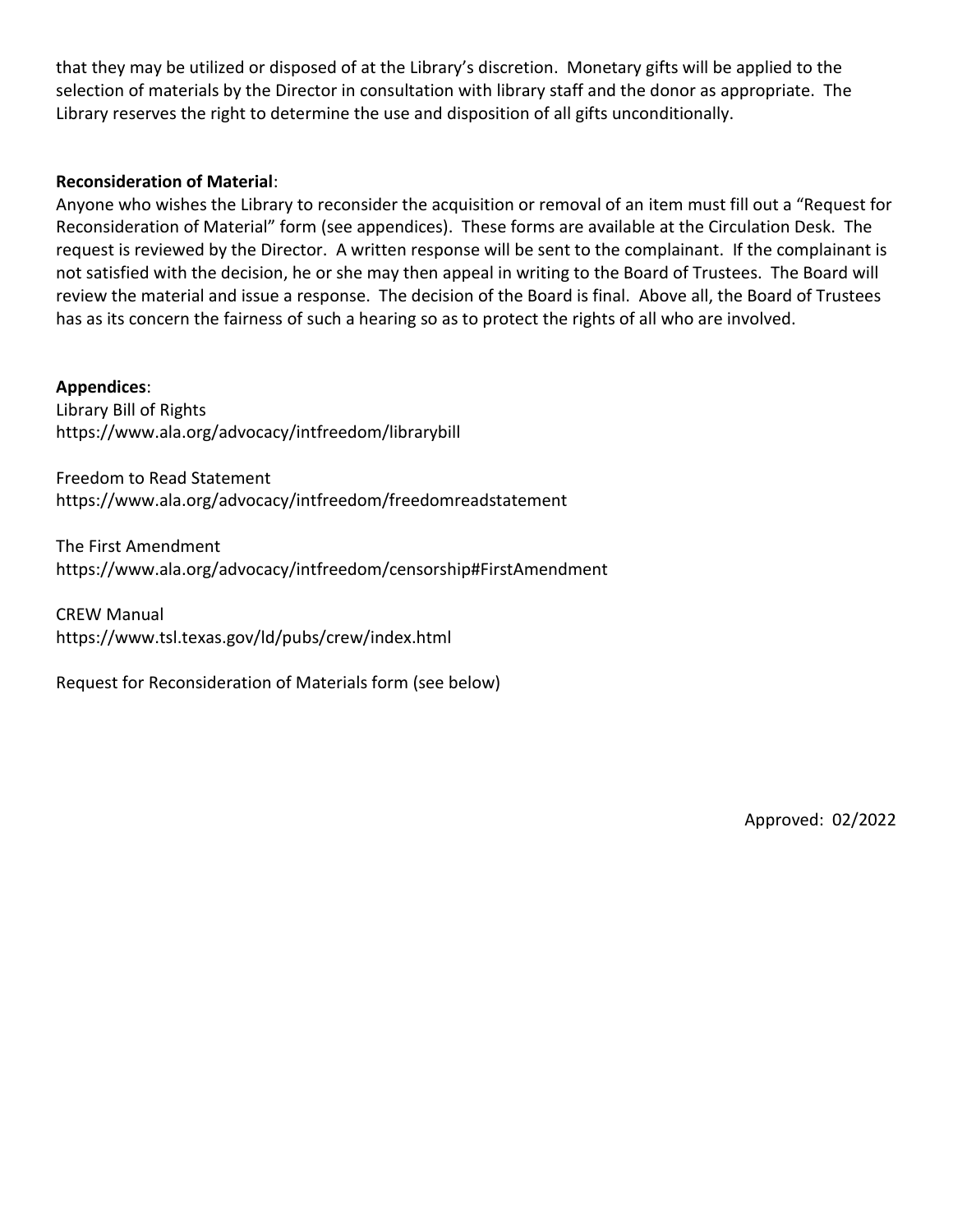# **Knox Public Library Request for Reconsideration of Library Material**

| <b>Description of Material to be Reconsidered:</b> |                            |  |
|----------------------------------------------------|----------------------------|--|
|                                                    |                            |  |
|                                                    |                            |  |
|                                                    |                            |  |
| Format:                                            |                            |  |
| $()$ book                                          | () magazine/newspaper      |  |
| () audiobook                                       | $()$ DVD                   |  |
| () electronic                                      | ( ) other ________________ |  |
|                                                    |                            |  |
| <b>Requested by:</b>                               |                            |  |
|                                                    |                            |  |
|                                                    |                            |  |
|                                                    |                            |  |
|                                                    |                            |  |
|                                                    |                            |  |
|                                                    |                            |  |
|                                                    |                            |  |
| Whom do you Represent?:                            |                            |  |
| () self only                                       |                            |  |
| () organization                                    |                            |  |
|                                                    |                            |  |
|                                                    |                            |  |
|                                                    |                            |  |
|                                                    |                            |  |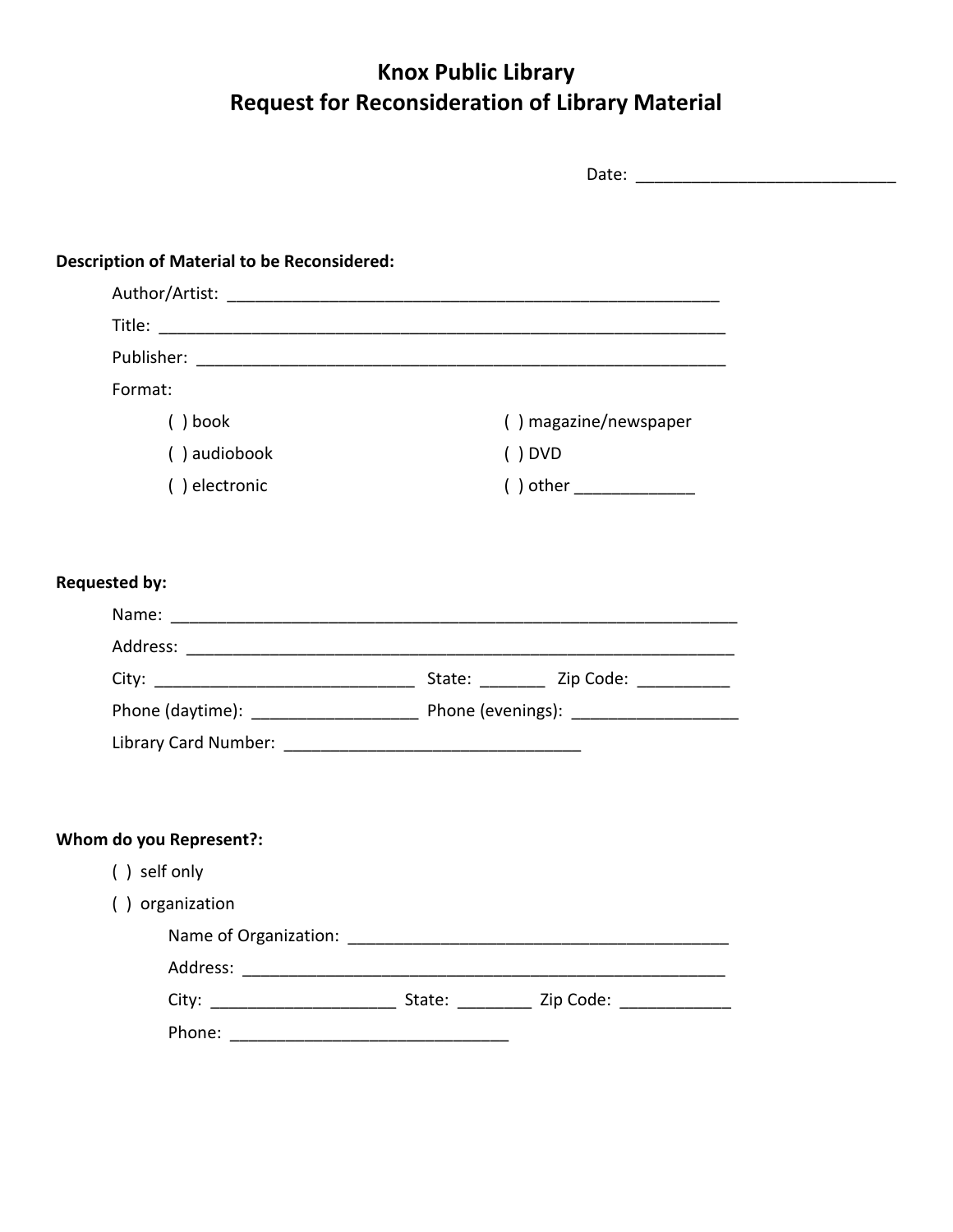# **Please Complete the Following Questions:**

1. Did you read/listen to/view the entire work? If not, which parts did you read/listen to/view?

2. To what in this material do you object? Please be specific.

3. What is the general theme of this work?

4. What do you feel might be the result of reading/listening to/viewing this work?

5. Although you object to this work, does it have any merit? What are some positive things in this material?